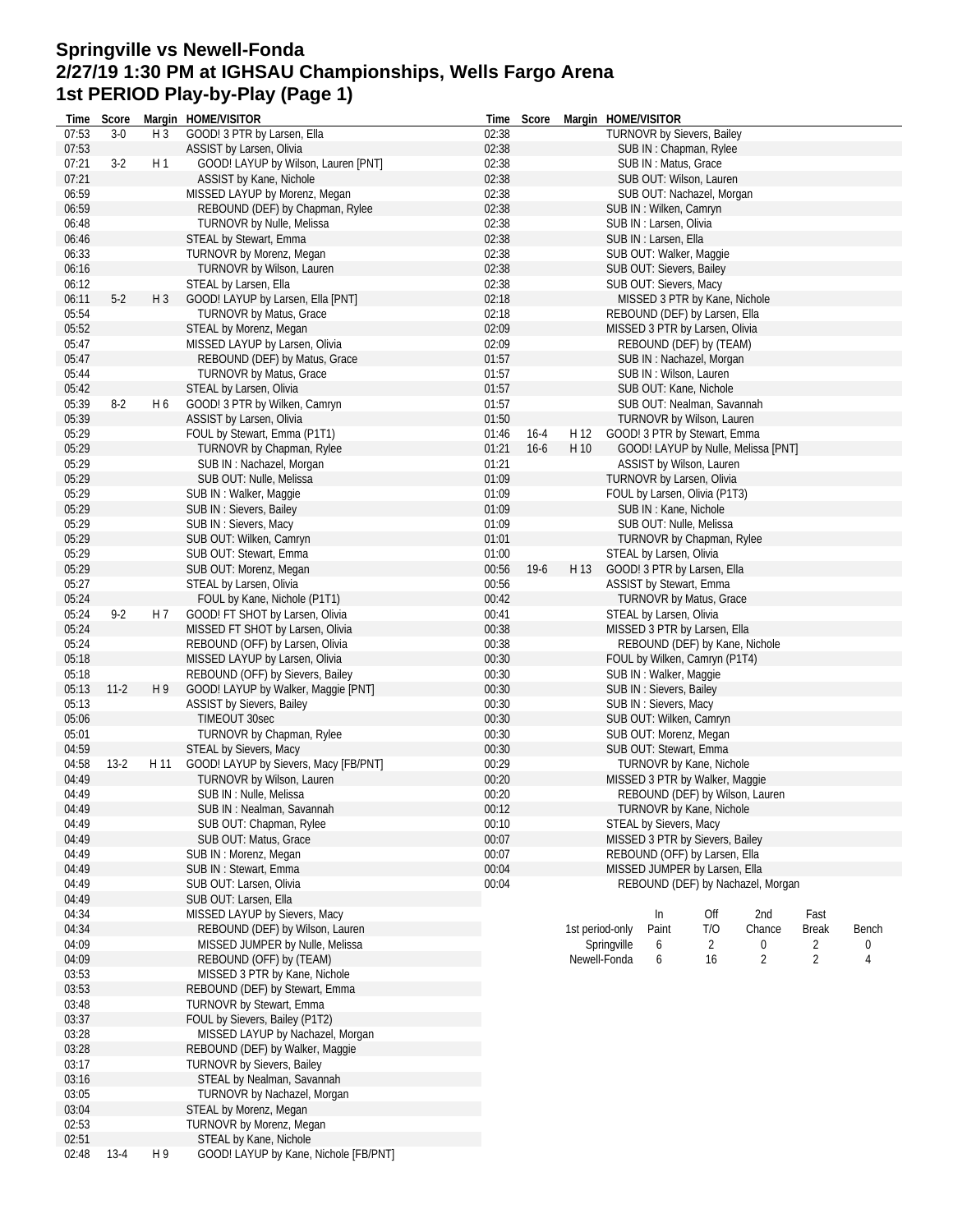# **Springville vs Newell-Fonda 2/27/19 1:30 PM at IGHSAU Championships, Wells Fargo Arena 2nd PERIOD Play-by-Play (Page 1)**

| Time           | Score     |      | Margin HOME/VISITOR                   |       | Time Score  |      | Margin HOME/VISITOR                     |
|----------------|-----------|------|---------------------------------------|-------|-------------|------|-----------------------------------------|
| 08:00          |           |      | SUB IN: Sievers, Macy                 | 04:19 |             |      | STEAL by Larsen, Olivia                 |
| 08:00          |           |      | SUB IN: Walker, Maggie                | 04:12 |             |      | MISSED 3 PTR by Wilken, Camryn          |
| 08:00          |           |      | SUB IN : Sievers, Bailey              | 04:12 |             |      | REBOUND (DEF) by Chapman, Rylee         |
| 08:00          |           |      | SUB OUT: Wilken, Camryn               | 04:07 |             |      | FOUL by Wilken, Camryn (P2T7)           |
| 08:00          |           |      | SUB OUT: Stewart, Emma                | 04:07 |             |      | MISSED FT SHOT by Chapman, Rylee        |
| 08:00          |           |      | SUB OUT: Morenz, Megan                | 04:07 |             |      | REBOUND (DEF) by Larsen, Ella           |
| 07:49          | 19-8      | H 11 | GOOD! LAYUP by Wilson, Lauren [PNT]   | 04:07 |             |      | SUB IN: Archer, Ashley                  |
| 07:34          | $22 - 8$  | H 14 | GOOD! 3 PTR by Sievers, Macy          | 04:07 |             |      | SUB OUT: Wilken, Camryn                 |
| 07:34          |           |      | ASSIST by Larsen, Ella                | 04:01 |             |      | MISSED 3 PTR by Stewart, Emma           |
| 07:18          | $22 - 10$ | H 12 |                                       | 04:01 |             |      | REBOUND (OFF) by Morenz, Megan          |
|                |           |      | GOOD! LAYUP by Wilson, Lauren [PNT]   |       |             |      |                                         |
| 07:06          |           |      | MISSED LAYUP by Sievers, Bailey       | 03:53 |             |      | MISSED JUMPER by Larsen, Ella           |
| 07:06          |           |      | REBOUND (DEF) by Chapman, Rylee       | 03:53 |             |      | REBOUND (DEF) by Nealman, Savannah      |
| 07:00          |           |      | SUB IN: Nachazel, Morgan              | 03:40 |             |      | MISSED JUMPER by Kane, Nichole          |
| 07:00          |           |      | SUB OUT: Matus, Grace                 | 03:40 |             |      | REBOUND (DEF) by Larsen, Ella           |
| 06:50          |           |      | TURNOVR by Nulle, Melissa             | 03:32 | $30-12$     | H 18 | GOOD! LAYUP by Archer, Ashley [FB/PNT]  |
| 06:48          |           |      | STEAL by Walker, Maggie               | 03:32 |             |      | ASSIST by Stewart, Emma                 |
| 06:45          |           |      | FOUL by Wilson, Lauren (P1T2)         | 03:01 |             |      | MISSED 3 PTR by Matus, Grace            |
| 06:45          | 23-10     | H 13 | GOOD! FT SHOT by Walker, Maggie       | 03:01 |             |      | REBOUND (DEF) by Archer, Ashley         |
| 06:45          | 24-10     | H 14 | GOOD! FT SHOT by Walker, Maggie       | 02:55 |             |      | FOUL by Nulle, Melissa (P1T6)           |
| 06:29          | 24-12     | H 12 | GOOD! JUMPER by Nachazel, Morgan      | 02:32 | $32 - 12$   | H 20 | GOOD! JUMPER by Archer, Ashley [PNT]    |
| 06:10          |           |      | MISSED JUMPER by Larsen, Ella         | 02:32 |             |      | ASSIST by Stewart, Emma                 |
| 06:10          |           |      | REBOUND (DEF) by Chapman, Rylee       | 02:17 |             |      | TURNOVR by Nealman, Savannah            |
| 05:58          |           |      | FOUL by Larsen, Ella (P1T5)           | 02:17 |             |      | STEAL by Larsen, Ella                   |
| 05:58          |           |      | SUB IN: Nealman, Savannah             | 02:17 |             |      | SUB IN: Sievers, Macy                   |
| 05:58          |           |      | SUB IN: Matus, Grace                  | 02:17 |             |      | SUB IN: Sievers, Bailey                 |
| 05:58          |           |      | SUB OUT: Nulle, Melissa               | 02:17 |             |      | SUB OUT: Archer, Ashley                 |
| 05:58          |           |      | SUB OUT: Chapman, Rylee               | 02:17 |             |      | SUB OUT: Morenz, Megan                  |
|                |           |      |                                       | 02:05 |             |      |                                         |
| 05:58          |           |      | SUB IN: Stewart, Emma                 |       |             |      | MISSED 3 PTR by Larsen, Ella            |
| 05:58          |           |      | SUB IN: Morenz, Megan                 | 02:05 |             |      | REBOUND (OFF) by Sievers, Macy          |
| 05:58          |           |      | SUB OUT: Larsen, Olivia               | 02:02 |             |      | TURNOVR by Sievers, Macy                |
| 05:58          |           |      | SUB OUT: Larsen, Ella                 | 01:57 |             |      | MISSED LAYUP by Kane, Nichole           |
| 05:51          |           |      | TURNOVR by Nealman, Savannah          | 01:57 |             |      | REBOUND (DEF) by Larsen, Olivia         |
| 05:51          |           |      | STEAL by Sievers, Bailey              | 01:38 | 34-12       | H 22 | GOOD! JUMPER by Walker, Maggie [PNT]    |
| 05:51          |           |      | FOUL by Nachazel, Morgan (P1T3)       | 01:38 |             |      | <b>ASSIST by Sievers, Macy</b>          |
| 05:40          |           |      | TURNOVR by Stewart, Emma              | 01:21 |             |      | MISSED LAYUP by Nealman, Savannah       |
| 05:39          |           |      | STEAL by Kane, Nichole                | 01:21 |             |      | REBOUND (OFF) by Nealman, Savannah      |
| 05:31          |           |      | FOUL by Sievers, Macy (P1T6)          | 01:18 |             |      | MISSED LAYUP by Nealman, Savannah       |
| 05:29          |           |      | MISSED LAYUP by Nachazel, Morgan      | 01:18 |             |      | REBOUND (DEF) by Larsen, Olivia         |
| 05:29          |           |      | <b>BLOCK by Walker, Maggie</b>        | 01:13 |             |      | TURNOVR by Larsen, Olivia               |
| 05:27          |           |      | REBOUND (DEF) by Sievers, Bailey      | 01:09 |             |      | TURNOVR by Nulle, Melissa               |
| 05:20          |           |      | MISSED 3 PTR by Stewart, Emma         | 01:07 |             |      | STEAL by Sievers, Macy                  |
| 05:20          |           |      | REBOUND (DEF) by Wilson, Lauren       |       | 01:03 36-12 | H 24 | GOOD! LAYUP by Sievers, Bailey [FB/PNT] |
| 05:13          |           |      | TURNOVR by Wilson, Lauren             | 01:03 |             |      | ASSIST by Sievers, Macy                 |
| 05:11          |           |      | STEAL by Morenz, Megan                | 00:56 |             |      | FOUL by Nulle, Melissa (P2T7)           |
| 05:10          |           |      | FOUL by Nachazel, Morgan (P2T4)       | 00:56 |             |      | MISSED FT SHOT by Sievers, Bailey       |
| 05:10          |           |      | SUB IN: Nulle, Melissa                | 00:56 |             |      | REBOUND (DEF) by Chapman, Rylee         |
| 05:10          |           |      | SUB IN: Chapman, Rylee                | 00:48 |             |      | TURNOVR by Nulle, Melissa               |
|                |           |      | SUB OUT: Nealman, Savannah            |       |             |      |                                         |
| 05:10<br>05:10 |           |      | SUB OUT: Nachazel, Morgan             | 00:47 | 38-12       | H 26 | STEAL by Larsen, Olivia                 |
|                |           |      |                                       | 00:40 |             |      | GOOD! LAYUP by Larsen, Ella [PNT]       |
| 04:53          |           |      | MISSED 3 PTR by Sievers, Macy         | 00:40 |             |      | ASSIST by Larsen, Olivia                |
| 04:53          |           |      | REBOUND (OFF) by Sievers, Bailey      | 00:31 |             |      | SUB IN: Spicer, Kali                    |
| 04:45          |           |      | MISSED 3 PTR by Walker, Maggie        | 00:31 |             |      | SUB OUT: Nulle, Melissa                 |
| 04:45          |           |      | REBOUND (OFF) by Morenz, Megan        | 00:26 |             |      | TURNOVR by Kane, Nichole                |
| 04:40          |           |      | FOUL by Wilson, Lauren (P2T5)         | 00:25 |             |      | STEAL by Larsen, Olivia                 |
| 04:40          | 25-12     | H 13 | GOOD! FT SHOT by Morenz, Megan        | 00:19 |             |      | MISSED JUMPER by Sievers, Macy          |
| 04:40          | $26-12$   | H 14 | GOOD! FT SHOT by Morenz, Megan        | 00:19 |             |      | REBOUND (DEF) by Nealman, Savannah      |
| 04:40          |           |      | SUB IN: Nealman, Savannah             | 00:14 |             |      | FOUL by Sievers, Macy (P2T8)            |
| 04:40          |           |      | SUB OUT: Wilson, Lauren               | 00:14 | 38-13       | H 25 | GOOD! FT SHOT by Nealman, Savannah      |
| 04:40          |           |      | SUB IN : Larsen, Ella                 | 00:14 | 38-14       | H 24 | GOOD! FT SHOT by Nealman, Savannah      |
| 04:40          |           |      | SUB IN: Wilken, Camryn                | 00:14 |             |      | SUB IN: Stewart, Emma                   |
| 04:40          |           |      | SUB IN: Larsen, Olivia                | 00:14 |             |      | SUB OUT: Sievers, Macy                  |
| 04:40          |           |      | SUB OUT: Sievers, Macy                | 00:09 |             |      | MISSED 3 PTR by Stewart, Emma           |
| 04:40          |           |      | SUB OUT: Stewart, Emma                | 00:09 |             |      | REBOUND (OFF) by Walker, Maggie         |
| 04:40          |           |      | SUB OUT: Sievers, Bailey              | 00:05 |             |      | FOUL by Nealman, Savannah (P1T8)        |
| 04:38          |           |      | TURNOVR by Nulle, Melissa             | 00:05 | 39-14       | H 25 | GOOD! FT SHOT by Walker, Maggie         |
| 04:36          |           |      | STEAL by Morenz, Megan                | 00:05 | 40-14       | H 26 | GOOD! FT SHOT by Walker, Maggie         |
| 04:34          | 28-12     | H 16 | GOOD! LAYUP by Morenz, Megan [FB/PNT] |       |             |      |                                         |
| 04:34          |           |      | ASSIST by Larsen, Ella                |       |             |      |                                         |
| 04:21          |           |      | TURNOVR by Nealman, Savannah          |       |             |      |                                         |
|                |           |      |                                       |       |             |      |                                         |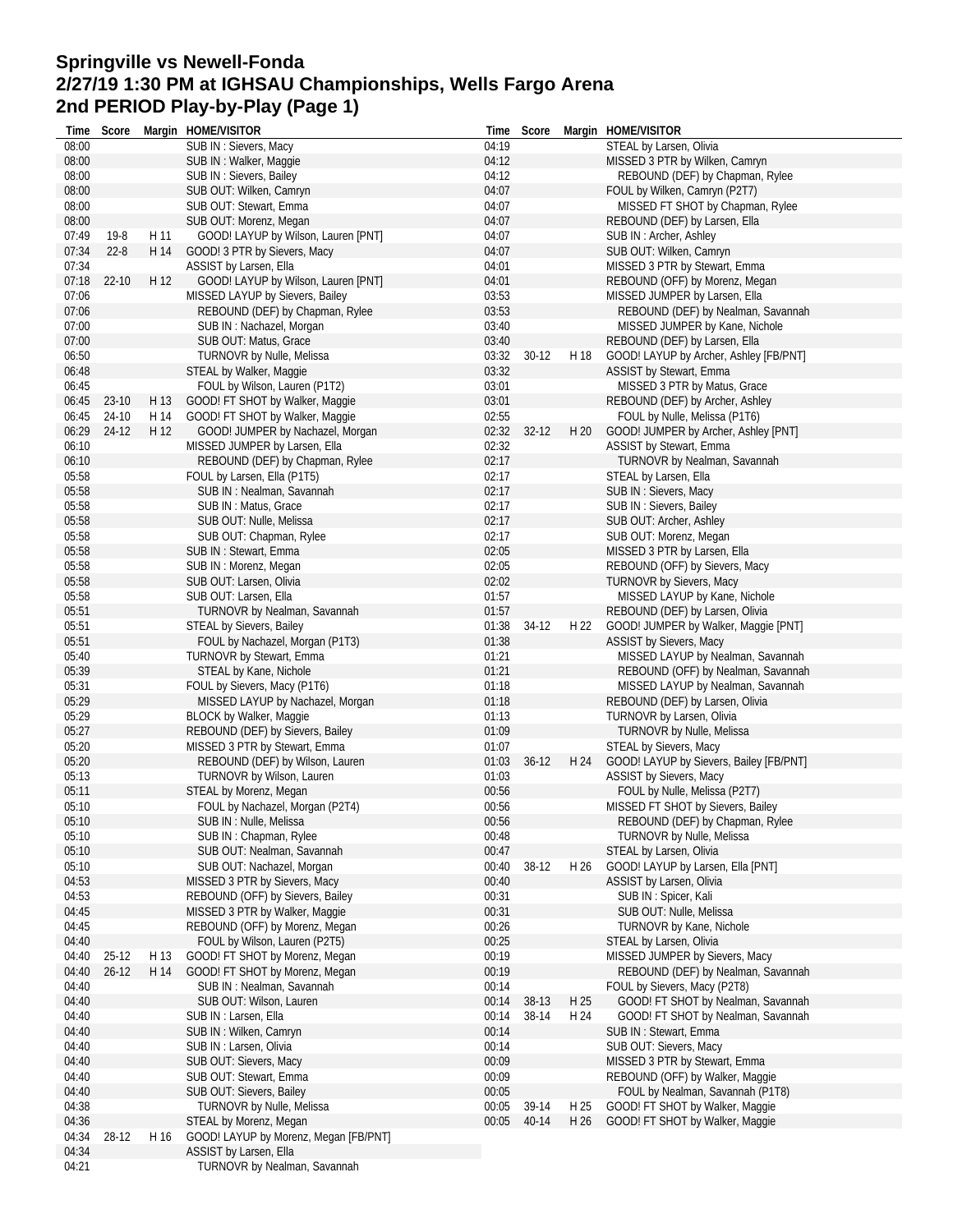## **Springville vs Newell-Fonda 2/27/19 1:30 PM at IGHSAU Championships, Wells Fargo Arena 2nd PERIOD Play-by-Play (Page 2)**

|                 | In    | Off | 2nd    | Fast         |       |
|-----------------|-------|-----|--------|--------------|-------|
| 2nd period-only | Paint | T/O | Chance | <b>Break</b> | Bench |
| Springville     |       |     |        |              | 4     |
| Newell-Fonda    |       | 10  |        |              | 15    |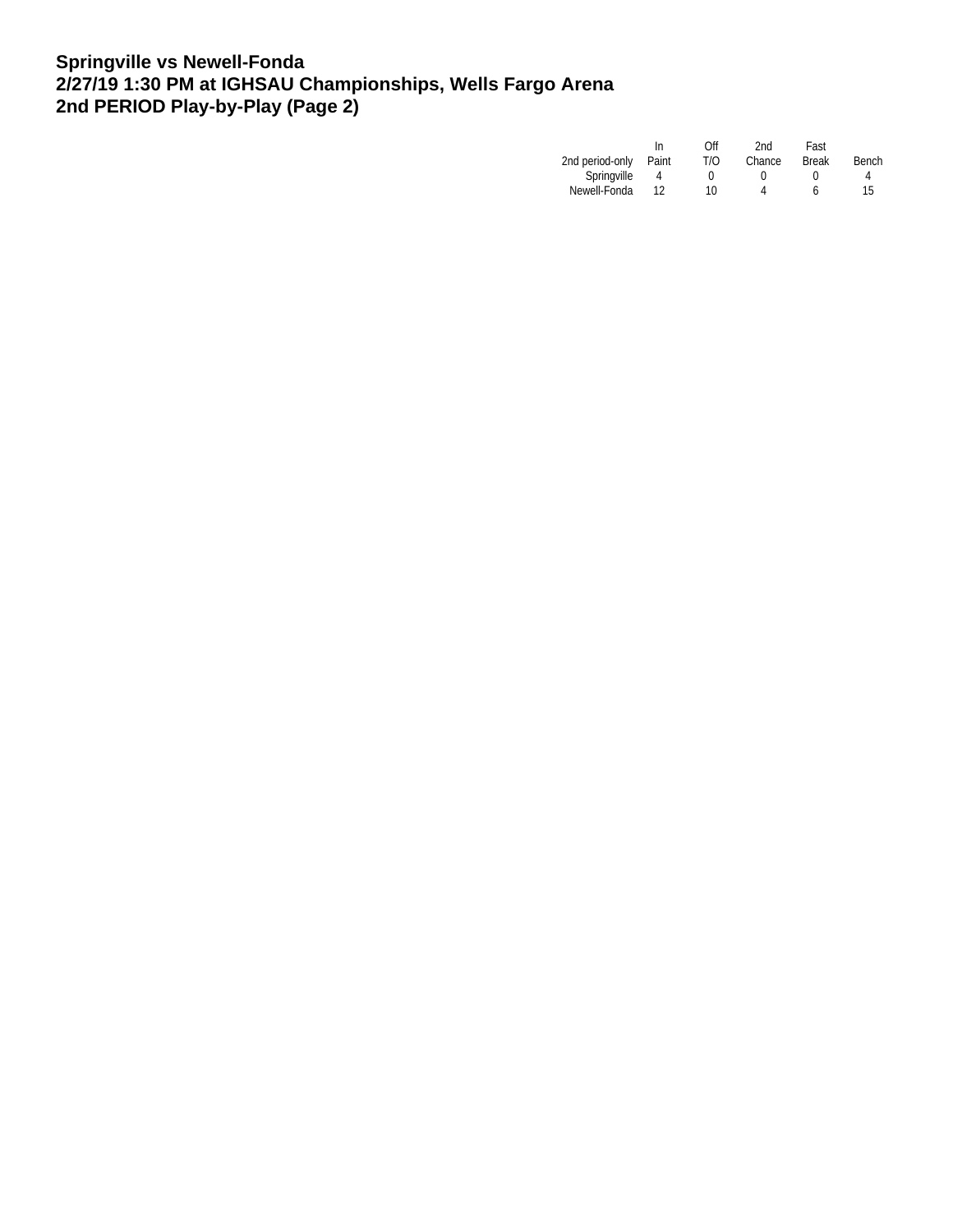## **Springville vs Newell-Fonda 2/27/19 1:30 PM at IGHSAU Championships, Wells Fargo Arena 3rd PERIOD Play-by-Play (Page 1)**

|                | Time Score |      | Margin HOME/VISITOR                              |       | Time Score  |      | Margin HOME/VISITOR                    |
|----------------|------------|------|--------------------------------------------------|-------|-------------|------|----------------------------------------|
| 07:53          |            |      | MISSED 3 PTR by Kane, Nichole                    | 03:11 |             |      | SUB IN: Larsen, Ella                   |
| 07:53          |            |      | REBOUND (OFF) by (TEAM)                          | 03:11 |             |      | SUB IN: Stewart, Emma                  |
| 07:49          |            |      | MISSED JUMPER by Kane, Nichole                   | 03:11 |             |      | SUB IN : Wilken, Camryn                |
| 07:49          |            |      | REBOUND (DEF) by Morenz, Megan                   | 03:11 |             |      | SUB IN: Morenz, Megan                  |
| 07:41          |            |      | MISSED 3 PTR by Stewart, Emma                    | 03:11 |             |      | SUB OUT: Sievers, Bailey               |
| 07:41          |            |      | REBOUND (DEF) by Wilson, Lauren                  | 03:11 |             |      | SUB OUT: Larsen, Olivia                |
| 07:23          | $40 - 16$  | H 24 | GOOD! LAYUP by Chapman, Rylee [PNT]              | 03:11 |             |      | SUB OUT: Sievers, Macy                 |
| 07:23          |            |      | ASSIST by Kane, Nichole                          | 03:11 |             |      | SUB OUT: Archer, Ashley                |
| 07:01          |            |      | MISSED JUMPER by Morenz, Megan                   | 03:03 |             |      | MISSED JUMPER by Morenz, Megan         |
| 07:01          |            |      | REBOUND (DEF) by Chapman, Rylee                  | 03:03 |             |      | REBOUND (DEF) by Wilson, Lauren        |
| 06:50          |            |      | MISSED JUMPER by Kane, Nichole                   | 02:51 | 49-20       | H 29 | GOOD! JUMPER by Matus, Grace           |
| 06:50          |            |      | REBOUND (DEF) by Stewart, Emma                   | 02:51 |             |      | ASSIST by Nulle, Melissa               |
| 06:37          |            |      | MISSED JUMPER by Larsen, Ella                    | 02:32 |             |      | TURNOVR by Larsen, Ella                |
| 06:37          |            |      | REBOUND (DEF) by Wilson, Lauren                  | 02:32 |             |      | STEAL by Matus, Grace                  |
| 06:11          |            |      | TURNOVR by Wilson, Lauren                        | 02:32 |             |      | FOUL by Walker, Maggie (P1T1)          |
| 06:10          |            |      | STEAL by Larsen, Ella                            | 02:32 |             |      | SUB IN: Nachazel, Morgan               |
| 06:07          | $42 - 16$  | H 26 | GOOD! LAYUP by Larsen, Ella [FB/PNT]             | 02:32 |             |      | SUB IN: Kane, Nichole                  |
| 05:45          |            |      | TURNOVR by Chapman, Rylee                        | 02:32 |             |      | SUB OUT: Nulle, Melissa                |
| 05:43          |            |      | STEAL by Larsen, Ella                            | 02:32 |             |      | SUB OUT: Nealman, Savannah             |
| 05:37          |            |      | MISSED 3 PTR by Wilken, Camryn                   | 02:22 |             |      | TURNOVR by Kane, Nichole               |
| 05:37          |            |      | REBOUND (DEF) by Chapman, Rylee                  | 02:22 |             |      | FOUL by Kane, Nichole (P3T4)           |
| 05:23          |            |      | TURNOVR by (TEAM)                                | 02:12 |             |      | MISSED 3 PTR by Walker, Maggie         |
| 05:23          |            |      | SUB IN: Nachazel, Morgan                         | 02:12 |             |      | REBOUND (OFF) by Walker, Maggie        |
| 05:23          |            |      | SUB IN: Nealman, Savannah                        | 02:08 |             |      | MISSED LAYUP by Walker, Maggie         |
| 05:23          |            |      |                                                  | 02:08 |             |      |                                        |
| 05:23          |            |      | SUB OUT: Nulle, Melissa<br>SUB OUT: Matus, Grace | 02:02 |             |      | REBOUND (OFF) by Larsen, Ella          |
|                |            |      |                                                  |       |             |      | MISSED 3 PTR by Stewart, Emma          |
| 05:23          |            |      | SUB IN: Walker, Maggie                           | 02:02 |             |      | REBOUND (DEF) by Wilson, Lauren        |
| 05:23          |            |      | SUB IN: Sievers, Bailey                          | 01:56 |             |      | FOUL by Walker, Maggie (P2T2)          |
| 05:23          |            |      | SUB IN: Sievers, Macy                            | 01:56 |             |      | SUB IN : Larsen, Olivia                |
| 05:23          |            |      | SUB IN: Archer, Ashley                           | 01:56 |             |      | SUB OUT: Walker, Maggie                |
| 05:23          |            |      | SUB OUT: Wilken, Camryn                          | 01:52 |             |      | <b>TURNOVR by Matus, Grace</b>         |
| 05:23          |            |      | SUB OUT: Stewart, Emma                           | 01:51 |             |      | STEAL by Larsen, Ella                  |
| 05:23          |            |      | SUB OUT: Larsen, Ella                            | 01:49 | 51-20       | H 31 | GOOD! LAYUP by Larsen, Olivia [FB/PNT] |
| 05:23          |            |      | SUB OUT: Morenz, Megan                           | 01:49 |             |      | ASSIST by Larsen, Ella                 |
| 05:03          |            |      | MISSED LAYUP by Walker, Maggie                   | 01:49 |             |      | FOUL by Chapman, Rylee (P1T5)          |
| 05:03          |            |      | REBOUND (DEF) by Nachazel, Morgan                | 01:49 | 52-20       | H 32 | GOOD! FT SHOT by Larsen, Olivia        |
| 05:00          |            |      | TURNOVR by Nachazel, Morgan                      | 01:33 | $52 - 22$   | H 30 | GOOD! LAYUP by Nachazel, Morgan [PNT]  |
| 04:58          |            |      | STEAL by Larsen, Olivia                          | 01:23 |             |      | MISSED 3 PTR by Larsen, Olivia         |
| 04:54          | 44-16      | H 28 | GOOD! LAYUP by Larsen, Olivia [PNT]              | 01:23 |             |      | REBOUND (DEF) by Chapman, Rylee        |
| 04:44          |            |      | TURNOVR by Nachazel, Morgan                      | 01:13 |             |      | TURNOVR by Nachazel, Morgan            |
| 04:43          |            |      | STEAL by Sievers, Bailey                         | 01:12 |             |      | STEAL by Wilken, Camryn                |
| 04:37          |            |      | MISSED LAYUP by Archer, Ashley                   | 01:02 |             |      | MISSED 3 PTR by Wilken, Camryn         |
| 04:37          |            |      | REBOUND (OFF) by Sievers, Macy                   | 01:02 |             |      | REBOUND (DEF) by Nachazel, Morgan      |
| 04:35          |            |      | SUB IN: Matus, Grace                             | 00:49 |             |      | MISSED JUMPER by Kane, Nichole         |
| 04:35          |            |      | SUB IN : Nulle, Melissa                          | 00:49 |             |      | REBOUND (DEF) by Larsen, Ella          |
| 04:35          |            |      | SUB OUT: Wilson, Lauren                          | 00:37 |             |      | FOUL by Wilson, Lauren (P3T6)          |
| 04:35          |            |      | SUB OUT: Chapman, Rylee                          |       | 00:37 53-22 | H 31 | GOOD! FT SHOT by Larsen, Olivia        |
| 04:27          |            |      | FOUL by Kane, Nichole (P2T1)                     | 00:37 |             |      | TURNOVR by Sievers, Bailey             |
| 04:12          |            |      | <b>TURNOVR by Archer, Ashley</b>                 | 00:37 |             |      | SUB IN: Nulle, Melissa                 |
| 04:10          |            |      | STEAL by Nulle, Melissa                          | 00:37 |             |      | SUB IN: Nealman, Savannah              |
| 03:54          |            |      | TURNOVR by Nealman, Savannah                     | 00:37 |             |      | SUB OUT: Matus, Grace                  |
| 03:51          |            |      | STEAL by Walker, Maggie                          | 00:37 |             |      | SUB OUT: Nachazel, Morgan              |
| 03:49          | 46-16      | H 30 | GOOD! LAYUP by Walker, Maggie [FB/PNT]           | 00:37 |             |      | SUB IN: Walker, Maggie                 |
| 03:42          | 46-18      | H 28 | GOOD! LAYUP by Nealman, Savannah [PNT]           | 00:37 |             |      | SUB IN: Sievers, Bailey                |
| 03:42          |            |      | ASSIST by Kane, Nichole                          | 00:37 |             |      | SUB IN: Sievers, Macy                  |
| 03:32          |            |      | <b>TURNOVR by Sievers, Macy</b>                  | 00:37 |             |      | SUB IN: Archer, Ashley                 |
| 03:31          |            |      | STEAL by Nachazel, Morgan                        | 00:37 |             |      | SUB OUT: Larsen, Ella                  |
| 03:28          |            |      | TURNOVR by Nealman, Savannah                     | 00:37 |             |      | SUB OUT: Stewart, Emma                 |
| 03:25          |            |      | STEAL by Sievers, Bailey                         | 00:37 |             |      | SUB OUT: Wilken, Camryn                |
| 03:23          |            |      | FOUL by Nealman, Savannah (P2T2)                 | 00:37 |             |      | SUB OUT: Morenz, Megan                 |
| 03:23          |            |      | SUB IN: Wilson, Lauren                           | 00:20 | 53-24       | H 29 | GOOD! LAYUP by Wilson, Lauren [PNT]    |
| 03:23          |            |      | SUB IN: Chapman, Rylee                           | 00:07 | 55-24       | H 31 | GOOD! LAYUP by Larsen, Olivia [PNT]    |
| 03:23          |            |      | SUB OUT: Kane, Nichole                           | 00:01 |             |      | TURNOVR by Nealman, Savannah           |
| 03:23          |            |      | SUB OUT: Nachazel, Morgan                        |       |             |      |                                        |
|                |            | H 31 |                                                  |       |             |      |                                        |
| 03:21<br>03:21 | 49-18      |      | GOOD! 3 PTR by Sievers, Macy                     |       |             |      |                                        |
|                |            |      | ASSIST by Larsen, Olivia                         |       |             |      |                                        |
| 03:13          |            |      | TURNOVR by Nealman, Savannah                     |       |             |      |                                        |
| 03:12          |            |      | <b>STEAL by Sievers, Bailey</b>                  |       |             |      |                                        |
| 03:11          |            |      | FOUL by Nulle, Melissa (P3T3)                    |       |             |      |                                        |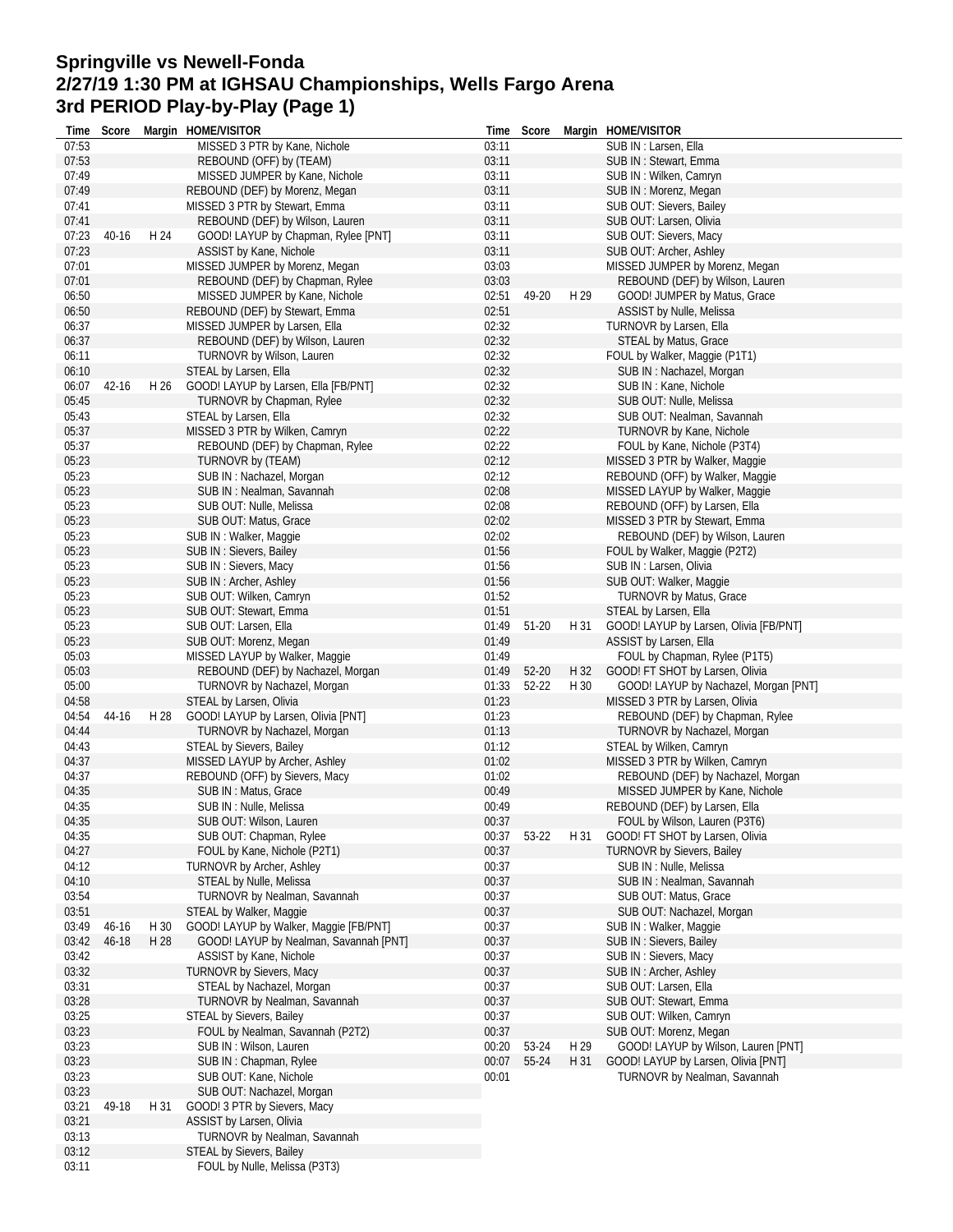## **Springville vs Newell-Fonda 2/27/19 1:30 PM at IGHSAU Championships, Wells Fargo Arena 3rd PERIOD Play-by-Play (Page 2)**

|       | Off | 2nd    | Fast         |       |
|-------|-----|--------|--------------|-------|
| Paint | T/O | Chance | <b>Break</b> | Bench |
|       |     |        |              | 4     |
| 10    | 12  |        |              | 5     |
|       |     |        |              |       |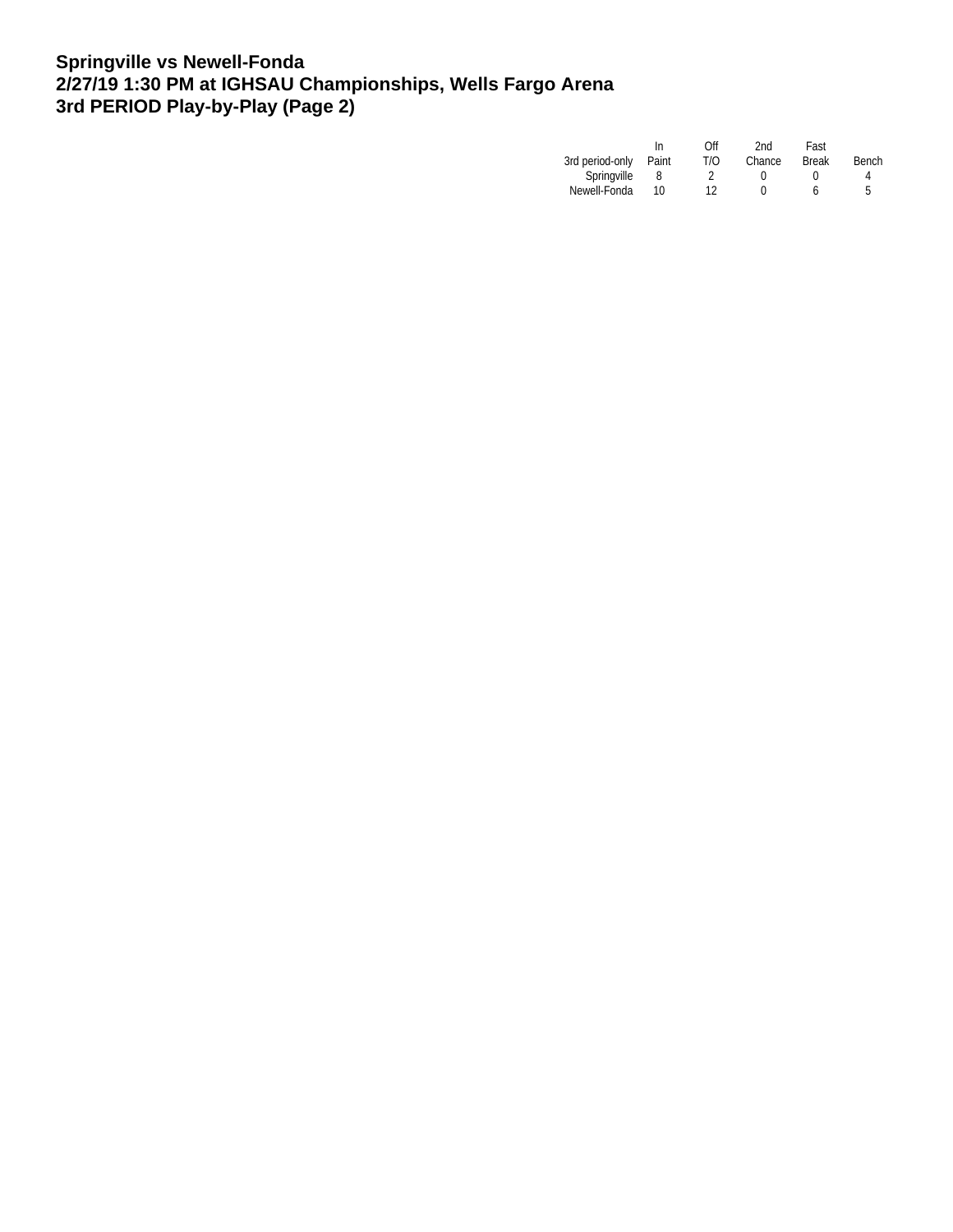# **Springville vs Newell-Fonda 2/27/19 1:30 PM at IGHSAU Championships, Wells Fargo Arena 4th PERIOD Play-by-Play (Page 1)**

| MISSED 3 PTR by Sievers, Macy<br>08:00<br>SUB IN: Nealman, Savannah<br>03:41<br>08:00<br>03:41<br>SUB OUT: Matus, Grace<br>REBOUND (DEF) by Wilson, Lauren<br>07:44<br>55-26<br>H 29<br>03:28<br>GOOD! JUMPER by Nealman, Savannah<br>FOUL by Archer, Ashley (P1T7)<br>07:31<br>MISSED LAYUP by Larsen, Olivia<br>GOOD! FT SHOT by Spicer, Kali<br>03:28<br>62-32<br>H 30<br>07:31<br>REBOUND (DEF) by Nealman, Savannah<br>03:28<br>62-33<br>H 29<br>GOOD! FT SHOT by Spicer, Kali<br>07:24<br>03:28<br>TURNOVR by Nealman, Savannah<br>SUB IN: Nealman, Savannah<br>03:28<br>07:23<br>STEAL by Larsen, Olivia<br>SUB IN: Nulle, Melissa<br>07:21<br>MISSED LAYUP by Larsen, Olivia<br>03:28<br>SUB IN: Chapman, Rylee<br>07:21<br>03:28<br>BLOCK by Nealman, Savannah<br>SUB OUT: Wilson, Lauren<br>07:19<br>03:28<br>REBOUND (OFF) by Larsen, Olivia<br>SUB OUT: Spicer, Kali<br>07:17<br>MISSED JUMPER by Larsen, Olivia<br>03:28<br>SUB OUT: Matus, Grace<br>07:17<br>REBOUND (OFF) by Larsen, Olivia<br>03:14<br>TURNOVR by Sievers, Macy<br>07:14<br>MISSED LAYUP by Larsen, Olivia<br>03:02<br>TURNOVR by Nachazel, Morgan<br>07:14<br>03:00<br>REBOUND (DEF) by Wilson, Lauren<br><b>STEAL by Sievers, Bailey</b><br>06:55<br>02:57<br>MISSED LAYUP by Sievers, Macy<br>MISSED JUMPER by Nealman, Savannah<br>06:55<br>BLOCK by Wilken, Camryn<br>02:57<br>REBOUND (OFF) by Sievers, Bailey<br>06:54<br>REBOUND (OFF) by (TEAM)<br>02:49<br>64-33<br>H 31<br>GOOD! LAYUP by Lago, Ellie [PNT]<br>06:52<br>MISSED JUMPER by Nealman, Savannah<br>02:34<br>FOUL by Sievers, Macy (P4T8)<br>02:34<br>64-34<br>GOOD! FT SHOT by Nealman, Savannah<br>06:52<br>REBOUND (DEF) by Larsen, Ella<br>H 30<br>02:34<br>06:36<br>TURNOVR by Morenz, Megan<br>MISSED FT SHOT by Nealman, Savannah<br>06:34<br>02:34<br>STEAL by Kane, Nichole<br>REBOUND (DEF) by Robinson, Kylie<br>06:23<br>TURNOVR by Nulle, Melissa<br>02:34<br>SUB IN: Spicer, Kali<br>06:21<br>STEAL by Larsen, Ella<br>02:34<br>SUB IN: Kirchman, Kelly<br>H 31<br>GOOD! LAYUP by Larsen, Olivia [PNT]<br>02:34<br>SUB OUT: Chapman, Rylee<br>06:16<br>$57-26$<br>06:01<br>57-29<br>H 28<br>GOOD! 3 PTR by Kane, Nichole<br>02:34<br>SUB OUT: Nachazel, Morgan<br>02:34<br>05:49<br>60-29<br>GOOD! 3 PTR by Stewart, Emma<br>H 31<br>SUB IN: Robinson, Kylie<br>05:40<br>FOUL by Wilken, Camryn (P3T3)<br>02:34<br>SUB IN: Roberts, Paige<br>SUB IN: Spicer, Kali<br>02:34<br>05:40<br>SUB OUT: Walker, Maggie<br>02:34<br>SUB OUT: Sievers, Macy<br>05:40<br>SUB IN: Matus, Grace |  |
|-------------------------------------------------------------------------------------------------------------------------------------------------------------------------------------------------------------------------------------------------------------------------------------------------------------------------------------------------------------------------------------------------------------------------------------------------------------------------------------------------------------------------------------------------------------------------------------------------------------------------------------------------------------------------------------------------------------------------------------------------------------------------------------------------------------------------------------------------------------------------------------------------------------------------------------------------------------------------------------------------------------------------------------------------------------------------------------------------------------------------------------------------------------------------------------------------------------------------------------------------------------------------------------------------------------------------------------------------------------------------------------------------------------------------------------------------------------------------------------------------------------------------------------------------------------------------------------------------------------------------------------------------------------------------------------------------------------------------------------------------------------------------------------------------------------------------------------------------------------------------------------------------------------------------------------------------------------------------------------------------------------------------------------------------------------------------------------------------------------------------------------------------------------------------------------------------------------------------------------------------------------------------------------------------------------------------------------------------------------------------------------------------------------------------------------------------------------------------------------------------------------------------------------------------------|--|
|                                                                                                                                                                                                                                                                                                                                                                                                                                                                                                                                                                                                                                                                                                                                                                                                                                                                                                                                                                                                                                                                                                                                                                                                                                                                                                                                                                                                                                                                                                                                                                                                                                                                                                                                                                                                                                                                                                                                                                                                                                                                                                                                                                                                                                                                                                                                                                                                                                                                                                                                                       |  |
|                                                                                                                                                                                                                                                                                                                                                                                                                                                                                                                                                                                                                                                                                                                                                                                                                                                                                                                                                                                                                                                                                                                                                                                                                                                                                                                                                                                                                                                                                                                                                                                                                                                                                                                                                                                                                                                                                                                                                                                                                                                                                                                                                                                                                                                                                                                                                                                                                                                                                                                                                       |  |
|                                                                                                                                                                                                                                                                                                                                                                                                                                                                                                                                                                                                                                                                                                                                                                                                                                                                                                                                                                                                                                                                                                                                                                                                                                                                                                                                                                                                                                                                                                                                                                                                                                                                                                                                                                                                                                                                                                                                                                                                                                                                                                                                                                                                                                                                                                                                                                                                                                                                                                                                                       |  |
|                                                                                                                                                                                                                                                                                                                                                                                                                                                                                                                                                                                                                                                                                                                                                                                                                                                                                                                                                                                                                                                                                                                                                                                                                                                                                                                                                                                                                                                                                                                                                                                                                                                                                                                                                                                                                                                                                                                                                                                                                                                                                                                                                                                                                                                                                                                                                                                                                                                                                                                                                       |  |
|                                                                                                                                                                                                                                                                                                                                                                                                                                                                                                                                                                                                                                                                                                                                                                                                                                                                                                                                                                                                                                                                                                                                                                                                                                                                                                                                                                                                                                                                                                                                                                                                                                                                                                                                                                                                                                                                                                                                                                                                                                                                                                                                                                                                                                                                                                                                                                                                                                                                                                                                                       |  |
|                                                                                                                                                                                                                                                                                                                                                                                                                                                                                                                                                                                                                                                                                                                                                                                                                                                                                                                                                                                                                                                                                                                                                                                                                                                                                                                                                                                                                                                                                                                                                                                                                                                                                                                                                                                                                                                                                                                                                                                                                                                                                                                                                                                                                                                                                                                                                                                                                                                                                                                                                       |  |
|                                                                                                                                                                                                                                                                                                                                                                                                                                                                                                                                                                                                                                                                                                                                                                                                                                                                                                                                                                                                                                                                                                                                                                                                                                                                                                                                                                                                                                                                                                                                                                                                                                                                                                                                                                                                                                                                                                                                                                                                                                                                                                                                                                                                                                                                                                                                                                                                                                                                                                                                                       |  |
|                                                                                                                                                                                                                                                                                                                                                                                                                                                                                                                                                                                                                                                                                                                                                                                                                                                                                                                                                                                                                                                                                                                                                                                                                                                                                                                                                                                                                                                                                                                                                                                                                                                                                                                                                                                                                                                                                                                                                                                                                                                                                                                                                                                                                                                                                                                                                                                                                                                                                                                                                       |  |
|                                                                                                                                                                                                                                                                                                                                                                                                                                                                                                                                                                                                                                                                                                                                                                                                                                                                                                                                                                                                                                                                                                                                                                                                                                                                                                                                                                                                                                                                                                                                                                                                                                                                                                                                                                                                                                                                                                                                                                                                                                                                                                                                                                                                                                                                                                                                                                                                                                                                                                                                                       |  |
|                                                                                                                                                                                                                                                                                                                                                                                                                                                                                                                                                                                                                                                                                                                                                                                                                                                                                                                                                                                                                                                                                                                                                                                                                                                                                                                                                                                                                                                                                                                                                                                                                                                                                                                                                                                                                                                                                                                                                                                                                                                                                                                                                                                                                                                                                                                                                                                                                                                                                                                                                       |  |
|                                                                                                                                                                                                                                                                                                                                                                                                                                                                                                                                                                                                                                                                                                                                                                                                                                                                                                                                                                                                                                                                                                                                                                                                                                                                                                                                                                                                                                                                                                                                                                                                                                                                                                                                                                                                                                                                                                                                                                                                                                                                                                                                                                                                                                                                                                                                                                                                                                                                                                                                                       |  |
|                                                                                                                                                                                                                                                                                                                                                                                                                                                                                                                                                                                                                                                                                                                                                                                                                                                                                                                                                                                                                                                                                                                                                                                                                                                                                                                                                                                                                                                                                                                                                                                                                                                                                                                                                                                                                                                                                                                                                                                                                                                                                                                                                                                                                                                                                                                                                                                                                                                                                                                                                       |  |
|                                                                                                                                                                                                                                                                                                                                                                                                                                                                                                                                                                                                                                                                                                                                                                                                                                                                                                                                                                                                                                                                                                                                                                                                                                                                                                                                                                                                                                                                                                                                                                                                                                                                                                                                                                                                                                                                                                                                                                                                                                                                                                                                                                                                                                                                                                                                                                                                                                                                                                                                                       |  |
|                                                                                                                                                                                                                                                                                                                                                                                                                                                                                                                                                                                                                                                                                                                                                                                                                                                                                                                                                                                                                                                                                                                                                                                                                                                                                                                                                                                                                                                                                                                                                                                                                                                                                                                                                                                                                                                                                                                                                                                                                                                                                                                                                                                                                                                                                                                                                                                                                                                                                                                                                       |  |
|                                                                                                                                                                                                                                                                                                                                                                                                                                                                                                                                                                                                                                                                                                                                                                                                                                                                                                                                                                                                                                                                                                                                                                                                                                                                                                                                                                                                                                                                                                                                                                                                                                                                                                                                                                                                                                                                                                                                                                                                                                                                                                                                                                                                                                                                                                                                                                                                                                                                                                                                                       |  |
|                                                                                                                                                                                                                                                                                                                                                                                                                                                                                                                                                                                                                                                                                                                                                                                                                                                                                                                                                                                                                                                                                                                                                                                                                                                                                                                                                                                                                                                                                                                                                                                                                                                                                                                                                                                                                                                                                                                                                                                                                                                                                                                                                                                                                                                                                                                                                                                                                                                                                                                                                       |  |
|                                                                                                                                                                                                                                                                                                                                                                                                                                                                                                                                                                                                                                                                                                                                                                                                                                                                                                                                                                                                                                                                                                                                                                                                                                                                                                                                                                                                                                                                                                                                                                                                                                                                                                                                                                                                                                                                                                                                                                                                                                                                                                                                                                                                                                                                                                                                                                                                                                                                                                                                                       |  |
|                                                                                                                                                                                                                                                                                                                                                                                                                                                                                                                                                                                                                                                                                                                                                                                                                                                                                                                                                                                                                                                                                                                                                                                                                                                                                                                                                                                                                                                                                                                                                                                                                                                                                                                                                                                                                                                                                                                                                                                                                                                                                                                                                                                                                                                                                                                                                                                                                                                                                                                                                       |  |
|                                                                                                                                                                                                                                                                                                                                                                                                                                                                                                                                                                                                                                                                                                                                                                                                                                                                                                                                                                                                                                                                                                                                                                                                                                                                                                                                                                                                                                                                                                                                                                                                                                                                                                                                                                                                                                                                                                                                                                                                                                                                                                                                                                                                                                                                                                                                                                                                                                                                                                                                                       |  |
|                                                                                                                                                                                                                                                                                                                                                                                                                                                                                                                                                                                                                                                                                                                                                                                                                                                                                                                                                                                                                                                                                                                                                                                                                                                                                                                                                                                                                                                                                                                                                                                                                                                                                                                                                                                                                                                                                                                                                                                                                                                                                                                                                                                                                                                                                                                                                                                                                                                                                                                                                       |  |
|                                                                                                                                                                                                                                                                                                                                                                                                                                                                                                                                                                                                                                                                                                                                                                                                                                                                                                                                                                                                                                                                                                                                                                                                                                                                                                                                                                                                                                                                                                                                                                                                                                                                                                                                                                                                                                                                                                                                                                                                                                                                                                                                                                                                                                                                                                                                                                                                                                                                                                                                                       |  |
|                                                                                                                                                                                                                                                                                                                                                                                                                                                                                                                                                                                                                                                                                                                                                                                                                                                                                                                                                                                                                                                                                                                                                                                                                                                                                                                                                                                                                                                                                                                                                                                                                                                                                                                                                                                                                                                                                                                                                                                                                                                                                                                                                                                                                                                                                                                                                                                                                                                                                                                                                       |  |
|                                                                                                                                                                                                                                                                                                                                                                                                                                                                                                                                                                                                                                                                                                                                                                                                                                                                                                                                                                                                                                                                                                                                                                                                                                                                                                                                                                                                                                                                                                                                                                                                                                                                                                                                                                                                                                                                                                                                                                                                                                                                                                                                                                                                                                                                                                                                                                                                                                                                                                                                                       |  |
|                                                                                                                                                                                                                                                                                                                                                                                                                                                                                                                                                                                                                                                                                                                                                                                                                                                                                                                                                                                                                                                                                                                                                                                                                                                                                                                                                                                                                                                                                                                                                                                                                                                                                                                                                                                                                                                                                                                                                                                                                                                                                                                                                                                                                                                                                                                                                                                                                                                                                                                                                       |  |
|                                                                                                                                                                                                                                                                                                                                                                                                                                                                                                                                                                                                                                                                                                                                                                                                                                                                                                                                                                                                                                                                                                                                                                                                                                                                                                                                                                                                                                                                                                                                                                                                                                                                                                                                                                                                                                                                                                                                                                                                                                                                                                                                                                                                                                                                                                                                                                                                                                                                                                                                                       |  |
|                                                                                                                                                                                                                                                                                                                                                                                                                                                                                                                                                                                                                                                                                                                                                                                                                                                                                                                                                                                                                                                                                                                                                                                                                                                                                                                                                                                                                                                                                                                                                                                                                                                                                                                                                                                                                                                                                                                                                                                                                                                                                                                                                                                                                                                                                                                                                                                                                                                                                                                                                       |  |
|                                                                                                                                                                                                                                                                                                                                                                                                                                                                                                                                                                                                                                                                                                                                                                                                                                                                                                                                                                                                                                                                                                                                                                                                                                                                                                                                                                                                                                                                                                                                                                                                                                                                                                                                                                                                                                                                                                                                                                                                                                                                                                                                                                                                                                                                                                                                                                                                                                                                                                                                                       |  |
|                                                                                                                                                                                                                                                                                                                                                                                                                                                                                                                                                                                                                                                                                                                                                                                                                                                                                                                                                                                                                                                                                                                                                                                                                                                                                                                                                                                                                                                                                                                                                                                                                                                                                                                                                                                                                                                                                                                                                                                                                                                                                                                                                                                                                                                                                                                                                                                                                                                                                                                                                       |  |
|                                                                                                                                                                                                                                                                                                                                                                                                                                                                                                                                                                                                                                                                                                                                                                                                                                                                                                                                                                                                                                                                                                                                                                                                                                                                                                                                                                                                                                                                                                                                                                                                                                                                                                                                                                                                                                                                                                                                                                                                                                                                                                                                                                                                                                                                                                                                                                                                                                                                                                                                                       |  |
|                                                                                                                                                                                                                                                                                                                                                                                                                                                                                                                                                                                                                                                                                                                                                                                                                                                                                                                                                                                                                                                                                                                                                                                                                                                                                                                                                                                                                                                                                                                                                                                                                                                                                                                                                                                                                                                                                                                                                                                                                                                                                                                                                                                                                                                                                                                                                                                                                                                                                                                                                       |  |
| 05:40<br>02:14<br>MISSED JUMPER by Archer, Ashley<br>SUB IN: Nachazel, Morgan                                                                                                                                                                                                                                                                                                                                                                                                                                                                                                                                                                                                                                                                                                                                                                                                                                                                                                                                                                                                                                                                                                                                                                                                                                                                                                                                                                                                                                                                                                                                                                                                                                                                                                                                                                                                                                                                                                                                                                                                                                                                                                                                                                                                                                                                                                                                                                                                                                                                         |  |
| 05:40<br>SUB OUT: Nulle, Melissa<br>02:14<br>REBOUND (DEF) by Nealman, Savannah                                                                                                                                                                                                                                                                                                                                                                                                                                                                                                                                                                                                                                                                                                                                                                                                                                                                                                                                                                                                                                                                                                                                                                                                                                                                                                                                                                                                                                                                                                                                                                                                                                                                                                                                                                                                                                                                                                                                                                                                                                                                                                                                                                                                                                                                                                                                                                                                                                                                       |  |
| 05:40<br>02:07                                                                                                                                                                                                                                                                                                                                                                                                                                                                                                                                                                                                                                                                                                                                                                                                                                                                                                                                                                                                                                                                                                                                                                                                                                                                                                                                                                                                                                                                                                                                                                                                                                                                                                                                                                                                                                                                                                                                                                                                                                                                                                                                                                                                                                                                                                                                                                                                                                                                                                                                        |  |
| SUB OUT: Chapman, Rylee<br>FOUL by Roberts, Paige (P1T9)                                                                                                                                                                                                                                                                                                                                                                                                                                                                                                                                                                                                                                                                                                                                                                                                                                                                                                                                                                                                                                                                                                                                                                                                                                                                                                                                                                                                                                                                                                                                                                                                                                                                                                                                                                                                                                                                                                                                                                                                                                                                                                                                                                                                                                                                                                                                                                                                                                                                                              |  |
| 64-35<br>GOOD! FT SHOT by Nealman, Savannah<br>05:40<br>SUB OUT: Nealman, Savannah<br>02:07<br>H 29                                                                                                                                                                                                                                                                                                                                                                                                                                                                                                                                                                                                                                                                                                                                                                                                                                                                                                                                                                                                                                                                                                                                                                                                                                                                                                                                                                                                                                                                                                                                                                                                                                                                                                                                                                                                                                                                                                                                                                                                                                                                                                                                                                                                                                                                                                                                                                                                                                                   |  |
| 05:37<br>TURNOVR by Nachazel, Morgan<br>02:07<br>64-36<br>H 28<br>GOOD! FT SHOT by Nealman, Savannah                                                                                                                                                                                                                                                                                                                                                                                                                                                                                                                                                                                                                                                                                                                                                                                                                                                                                                                                                                                                                                                                                                                                                                                                                                                                                                                                                                                                                                                                                                                                                                                                                                                                                                                                                                                                                                                                                                                                                                                                                                                                                                                                                                                                                                                                                                                                                                                                                                                  |  |
| 05:36<br>STEAL by Larsen, Ella<br>02:07<br>SUB IN: Pearson, Megan                                                                                                                                                                                                                                                                                                                                                                                                                                                                                                                                                                                                                                                                                                                                                                                                                                                                                                                                                                                                                                                                                                                                                                                                                                                                                                                                                                                                                                                                                                                                                                                                                                                                                                                                                                                                                                                                                                                                                                                                                                                                                                                                                                                                                                                                                                                                                                                                                                                                                     |  |
| 05:29<br>MISSED JUMPER by Larsen, Ella<br>02:07<br>SUB IN: Christiansen, Abby                                                                                                                                                                                                                                                                                                                                                                                                                                                                                                                                                                                                                                                                                                                                                                                                                                                                                                                                                                                                                                                                                                                                                                                                                                                                                                                                                                                                                                                                                                                                                                                                                                                                                                                                                                                                                                                                                                                                                                                                                                                                                                                                                                                                                                                                                                                                                                                                                                                                         |  |
| 05:29<br>REBOUND (OFF) by Larsen, Ella<br>02:07<br>SUB IN: Blakely, Liz                                                                                                                                                                                                                                                                                                                                                                                                                                                                                                                                                                                                                                                                                                                                                                                                                                                                                                                                                                                                                                                                                                                                                                                                                                                                                                                                                                                                                                                                                                                                                                                                                                                                                                                                                                                                                                                                                                                                                                                                                                                                                                                                                                                                                                                                                                                                                                                                                                                                               |  |
| 05:22<br>MISSED 3 PTR by Wilken, Camryn<br>02:07<br>SUB OUT: Kane, Nichole                                                                                                                                                                                                                                                                                                                                                                                                                                                                                                                                                                                                                                                                                                                                                                                                                                                                                                                                                                                                                                                                                                                                                                                                                                                                                                                                                                                                                                                                                                                                                                                                                                                                                                                                                                                                                                                                                                                                                                                                                                                                                                                                                                                                                                                                                                                                                                                                                                                                            |  |
| 05:22<br>02:07<br>SUB OUT: Nealman, Savannah<br>REBOUND (OFF) by Larsen, Ella                                                                                                                                                                                                                                                                                                                                                                                                                                                                                                                                                                                                                                                                                                                                                                                                                                                                                                                                                                                                                                                                                                                                                                                                                                                                                                                                                                                                                                                                                                                                                                                                                                                                                                                                                                                                                                                                                                                                                                                                                                                                                                                                                                                                                                                                                                                                                                                                                                                                         |  |
| 05:22<br>02:07<br>MISSED 3 PTR by Larsen, Olivia<br>SUB OUT: Nulle, Melissa                                                                                                                                                                                                                                                                                                                                                                                                                                                                                                                                                                                                                                                                                                                                                                                                                                                                                                                                                                                                                                                                                                                                                                                                                                                                                                                                                                                                                                                                                                                                                                                                                                                                                                                                                                                                                                                                                                                                                                                                                                                                                                                                                                                                                                                                                                                                                                                                                                                                           |  |
| 05:22<br>02:01<br>MISSED 3 PTR by Sievers, Bailey<br>REBOUND (DEF) by Spicer, Kali                                                                                                                                                                                                                                                                                                                                                                                                                                                                                                                                                                                                                                                                                                                                                                                                                                                                                                                                                                                                                                                                                                                                                                                                                                                                                                                                                                                                                                                                                                                                                                                                                                                                                                                                                                                                                                                                                                                                                                                                                                                                                                                                                                                                                                                                                                                                                                                                                                                                    |  |
| FOUL by Stewart, Emma (P2T4)<br>02:01<br>05:15<br>REBOUND (DEF) by Spicer, Kali                                                                                                                                                                                                                                                                                                                                                                                                                                                                                                                                                                                                                                                                                                                                                                                                                                                                                                                                                                                                                                                                                                                                                                                                                                                                                                                                                                                                                                                                                                                                                                                                                                                                                                                                                                                                                                                                                                                                                                                                                                                                                                                                                                                                                                                                                                                                                                                                                                                                       |  |
| 05:12<br>SUB IN: Walker, Maggie<br>01:54<br>TURNOVR by Spicer, Kali                                                                                                                                                                                                                                                                                                                                                                                                                                                                                                                                                                                                                                                                                                                                                                                                                                                                                                                                                                                                                                                                                                                                                                                                                                                                                                                                                                                                                                                                                                                                                                                                                                                                                                                                                                                                                                                                                                                                                                                                                                                                                                                                                                                                                                                                                                                                                                                                                                                                                   |  |
| 05:12<br>01:52<br>SUB IN: Sievers, Macy<br>STEAL by Sievers, Bailey                                                                                                                                                                                                                                                                                                                                                                                                                                                                                                                                                                                                                                                                                                                                                                                                                                                                                                                                                                                                                                                                                                                                                                                                                                                                                                                                                                                                                                                                                                                                                                                                                                                                                                                                                                                                                                                                                                                                                                                                                                                                                                                                                                                                                                                                                                                                                                                                                                                                                   |  |
| 05:12<br>SUB IN: Archer, Ashley<br>01:51<br>MISSED 3 PTR by Lago, Ellie                                                                                                                                                                                                                                                                                                                                                                                                                                                                                                                                                                                                                                                                                                                                                                                                                                                                                                                                                                                                                                                                                                                                                                                                                                                                                                                                                                                                                                                                                                                                                                                                                                                                                                                                                                                                                                                                                                                                                                                                                                                                                                                                                                                                                                                                                                                                                                                                                                                                               |  |
| 05:12<br>01:51<br>REBOUND (OFF) by Sievers, Bailey<br>SUB IN: Lago, Ellie                                                                                                                                                                                                                                                                                                                                                                                                                                                                                                                                                                                                                                                                                                                                                                                                                                                                                                                                                                                                                                                                                                                                                                                                                                                                                                                                                                                                                                                                                                                                                                                                                                                                                                                                                                                                                                                                                                                                                                                                                                                                                                                                                                                                                                                                                                                                                                                                                                                                             |  |
| SUB IN: Sievers, Bailey<br>FOUL by Kirchman, Kelly (P1T7)<br>05:12<br>01:44                                                                                                                                                                                                                                                                                                                                                                                                                                                                                                                                                                                                                                                                                                                                                                                                                                                                                                                                                                                                                                                                                                                                                                                                                                                                                                                                                                                                                                                                                                                                                                                                                                                                                                                                                                                                                                                                                                                                                                                                                                                                                                                                                                                                                                                                                                                                                                                                                                                                           |  |
| 05:12<br>SUB OUT: Wilken, Camryn<br>01:44<br>GOOD! FT SHOT by Lago, Ellie<br>65-36<br>H 29                                                                                                                                                                                                                                                                                                                                                                                                                                                                                                                                                                                                                                                                                                                                                                                                                                                                                                                                                                                                                                                                                                                                                                                                                                                                                                                                                                                                                                                                                                                                                                                                                                                                                                                                                                                                                                                                                                                                                                                                                                                                                                                                                                                                                                                                                                                                                                                                                                                            |  |
| 05:12<br>66-36<br>H 30<br>GOOD! FT SHOT by Lago, Ellie<br>SUB OUT: Stewart, Emma<br>01:44                                                                                                                                                                                                                                                                                                                                                                                                                                                                                                                                                                                                                                                                                                                                                                                                                                                                                                                                                                                                                                                                                                                                                                                                                                                                                                                                                                                                                                                                                                                                                                                                                                                                                                                                                                                                                                                                                                                                                                                                                                                                                                                                                                                                                                                                                                                                                                                                                                                             |  |
| 05:12<br>SUB OUT: Larsen, Olivia<br>SUB IN: Zeman, Taylor<br>01:44                                                                                                                                                                                                                                                                                                                                                                                                                                                                                                                                                                                                                                                                                                                                                                                                                                                                                                                                                                                                                                                                                                                                                                                                                                                                                                                                                                                                                                                                                                                                                                                                                                                                                                                                                                                                                                                                                                                                                                                                                                                                                                                                                                                                                                                                                                                                                                                                                                                                                    |  |
| 05:12<br>SUB OUT: Larsen, Ella<br>01:44<br>SUB IN : Bellcock, Anna                                                                                                                                                                                                                                                                                                                                                                                                                                                                                                                                                                                                                                                                                                                                                                                                                                                                                                                                                                                                                                                                                                                                                                                                                                                                                                                                                                                                                                                                                                                                                                                                                                                                                                                                                                                                                                                                                                                                                                                                                                                                                                                                                                                                                                                                                                                                                                                                                                                                                    |  |
| 05:12<br>SUB OUT: Morenz, Megan<br>SUB IN: Stewart, Sophie<br>01:44                                                                                                                                                                                                                                                                                                                                                                                                                                                                                                                                                                                                                                                                                                                                                                                                                                                                                                                                                                                                                                                                                                                                                                                                                                                                                                                                                                                                                                                                                                                                                                                                                                                                                                                                                                                                                                                                                                                                                                                                                                                                                                                                                                                                                                                                                                                                                                                                                                                                                   |  |
| 04:57<br>TURNOVR by Nachazel, Morgan<br>01:44<br>SUB OUT: Archer, Ashley                                                                                                                                                                                                                                                                                                                                                                                                                                                                                                                                                                                                                                                                                                                                                                                                                                                                                                                                                                                                                                                                                                                                                                                                                                                                                                                                                                                                                                                                                                                                                                                                                                                                                                                                                                                                                                                                                                                                                                                                                                                                                                                                                                                                                                                                                                                                                                                                                                                                              |  |
| 04:55<br>STEAL by Sievers, Macy<br>01:44<br>SUB OUT: Lago, Ellie                                                                                                                                                                                                                                                                                                                                                                                                                                                                                                                                                                                                                                                                                                                                                                                                                                                                                                                                                                                                                                                                                                                                                                                                                                                                                                                                                                                                                                                                                                                                                                                                                                                                                                                                                                                                                                                                                                                                                                                                                                                                                                                                                                                                                                                                                                                                                                                                                                                                                      |  |
| 04:53<br>MISSED LAYUP by Sievers, Macy<br>SUB OUT: Sievers, Bailey<br>01:44                                                                                                                                                                                                                                                                                                                                                                                                                                                                                                                                                                                                                                                                                                                                                                                                                                                                                                                                                                                                                                                                                                                                                                                                                                                                                                                                                                                                                                                                                                                                                                                                                                                                                                                                                                                                                                                                                                                                                                                                                                                                                                                                                                                                                                                                                                                                                                                                                                                                           |  |
| 04:53<br>REBOUND (DEF) by Nachazel, Morgan<br>01:34<br>MISSED LAYUP by Kirchman, Kelly                                                                                                                                                                                                                                                                                                                                                                                                                                                                                                                                                                                                                                                                                                                                                                                                                                                                                                                                                                                                                                                                                                                                                                                                                                                                                                                                                                                                                                                                                                                                                                                                                                                                                                                                                                                                                                                                                                                                                                                                                                                                                                                                                                                                                                                                                                                                                                                                                                                                |  |
| 04:51<br>FOUL by Sievers, Macy (P3T5)<br>01:34<br>REBOUND (OFF) by Spicer, Kali                                                                                                                                                                                                                                                                                                                                                                                                                                                                                                                                                                                                                                                                                                                                                                                                                                                                                                                                                                                                                                                                                                                                                                                                                                                                                                                                                                                                                                                                                                                                                                                                                                                                                                                                                                                                                                                                                                                                                                                                                                                                                                                                                                                                                                                                                                                                                                                                                                                                       |  |
| 04:34<br>MISSED 3 PTR by Matus, Grace<br>66-39<br>H 27<br>GOOD! 3 PTR by Spicer, Kali<br>01:18                                                                                                                                                                                                                                                                                                                                                                                                                                                                                                                                                                                                                                                                                                                                                                                                                                                                                                                                                                                                                                                                                                                                                                                                                                                                                                                                                                                                                                                                                                                                                                                                                                                                                                                                                                                                                                                                                                                                                                                                                                                                                                                                                                                                                                                                                                                                                                                                                                                        |  |
| 04:34<br>REBOUND (OFF) by Nachazel, Morgan<br>01:18                                                                                                                                                                                                                                                                                                                                                                                                                                                                                                                                                                                                                                                                                                                                                                                                                                                                                                                                                                                                                                                                                                                                                                                                                                                                                                                                                                                                                                                                                                                                                                                                                                                                                                                                                                                                                                                                                                                                                                                                                                                                                                                                                                                                                                                                                                                                                                                                                                                                                                   |  |
| ASSIST by Pearson, Megan                                                                                                                                                                                                                                                                                                                                                                                                                                                                                                                                                                                                                                                                                                                                                                                                                                                                                                                                                                                                                                                                                                                                                                                                                                                                                                                                                                                                                                                                                                                                                                                                                                                                                                                                                                                                                                                                                                                                                                                                                                                                                                                                                                                                                                                                                                                                                                                                                                                                                                                              |  |
| 04:26<br>FOUL by Sievers, Bailey (P2T6)<br>01:05<br>MISSED 3 PTR by Bellcock, Anna                                                                                                                                                                                                                                                                                                                                                                                                                                                                                                                                                                                                                                                                                                                                                                                                                                                                                                                                                                                                                                                                                                                                                                                                                                                                                                                                                                                                                                                                                                                                                                                                                                                                                                                                                                                                                                                                                                                                                                                                                                                                                                                                                                                                                                                                                                                                                                                                                                                                    |  |
| 04:21<br>H 29<br>GOOD! LAYUP by Wilson, Lauren [PNT]<br>01:05<br>REBOUND (DEF) by (TEAM)<br>60-31                                                                                                                                                                                                                                                                                                                                                                                                                                                                                                                                                                                                                                                                                                                                                                                                                                                                                                                                                                                                                                                                                                                                                                                                                                                                                                                                                                                                                                                                                                                                                                                                                                                                                                                                                                                                                                                                                                                                                                                                                                                                                                                                                                                                                                                                                                                                                                                                                                                     |  |
| 04:10<br>GOOD! JUMPER by Sievers, Macy [PNT]<br>01:02<br>SUB IN : Jacobs, Kailee<br>62-31<br>H 31                                                                                                                                                                                                                                                                                                                                                                                                                                                                                                                                                                                                                                                                                                                                                                                                                                                                                                                                                                                                                                                                                                                                                                                                                                                                                                                                                                                                                                                                                                                                                                                                                                                                                                                                                                                                                                                                                                                                                                                                                                                                                                                                                                                                                                                                                                                                                                                                                                                     |  |
| ASSIST by Archer, Ashley<br>01:02<br>04:10<br>SUB IN: Clothier, Kelcie                                                                                                                                                                                                                                                                                                                                                                                                                                                                                                                                                                                                                                                                                                                                                                                                                                                                                                                                                                                                                                                                                                                                                                                                                                                                                                                                                                                                                                                                                                                                                                                                                                                                                                                                                                                                                                                                                                                                                                                                                                                                                                                                                                                                                                                                                                                                                                                                                                                                                |  |
| 01:02<br>04:00<br><b>TURNOVR by Kane, Nichole</b><br>SUB IN: Schultz, Caydenze                                                                                                                                                                                                                                                                                                                                                                                                                                                                                                                                                                                                                                                                                                                                                                                                                                                                                                                                                                                                                                                                                                                                                                                                                                                                                                                                                                                                                                                                                                                                                                                                                                                                                                                                                                                                                                                                                                                                                                                                                                                                                                                                                                                                                                                                                                                                                                                                                                                                        |  |
| 03:57<br><b>STEAL by Sievers, Bailey</b><br>01:02<br>SUB OUT: Pearson, Megan                                                                                                                                                                                                                                                                                                                                                                                                                                                                                                                                                                                                                                                                                                                                                                                                                                                                                                                                                                                                                                                                                                                                                                                                                                                                                                                                                                                                                                                                                                                                                                                                                                                                                                                                                                                                                                                                                                                                                                                                                                                                                                                                                                                                                                                                                                                                                                                                                                                                          |  |
| 03:54<br>MISSED LAYUP by Sievers, Bailey<br>01:02<br>SUB OUT: Christiansen, Abby                                                                                                                                                                                                                                                                                                                                                                                                                                                                                                                                                                                                                                                                                                                                                                                                                                                                                                                                                                                                                                                                                                                                                                                                                                                                                                                                                                                                                                                                                                                                                                                                                                                                                                                                                                                                                                                                                                                                                                                                                                                                                                                                                                                                                                                                                                                                                                                                                                                                      |  |
| 03:54<br>REBOUND (OFF) by Sievers, Bailey<br>01:02<br>SUB OUT: Kirchman, Kelly                                                                                                                                                                                                                                                                                                                                                                                                                                                                                                                                                                                                                                                                                                                                                                                                                                                                                                                                                                                                                                                                                                                                                                                                                                                                                                                                                                                                                                                                                                                                                                                                                                                                                                                                                                                                                                                                                                                                                                                                                                                                                                                                                                                                                                                                                                                                                                                                                                                                        |  |
| 03:46<br>MISSED JUMPER by Archer, Ashley<br>00:48<br>TURNOVR by Jacobs, Kailee                                                                                                                                                                                                                                                                                                                                                                                                                                                                                                                                                                                                                                                                                                                                                                                                                                                                                                                                                                                                                                                                                                                                                                                                                                                                                                                                                                                                                                                                                                                                                                                                                                                                                                                                                                                                                                                                                                                                                                                                                                                                                                                                                                                                                                                                                                                                                                                                                                                                        |  |
| 03:46<br>REBOUND (OFF) by Lago, Ellie<br>STEAL by Zeman, Taylor<br>00:46                                                                                                                                                                                                                                                                                                                                                                                                                                                                                                                                                                                                                                                                                                                                                                                                                                                                                                                                                                                                                                                                                                                                                                                                                                                                                                                                                                                                                                                                                                                                                                                                                                                                                                                                                                                                                                                                                                                                                                                                                                                                                                                                                                                                                                                                                                                                                                                                                                                                              |  |